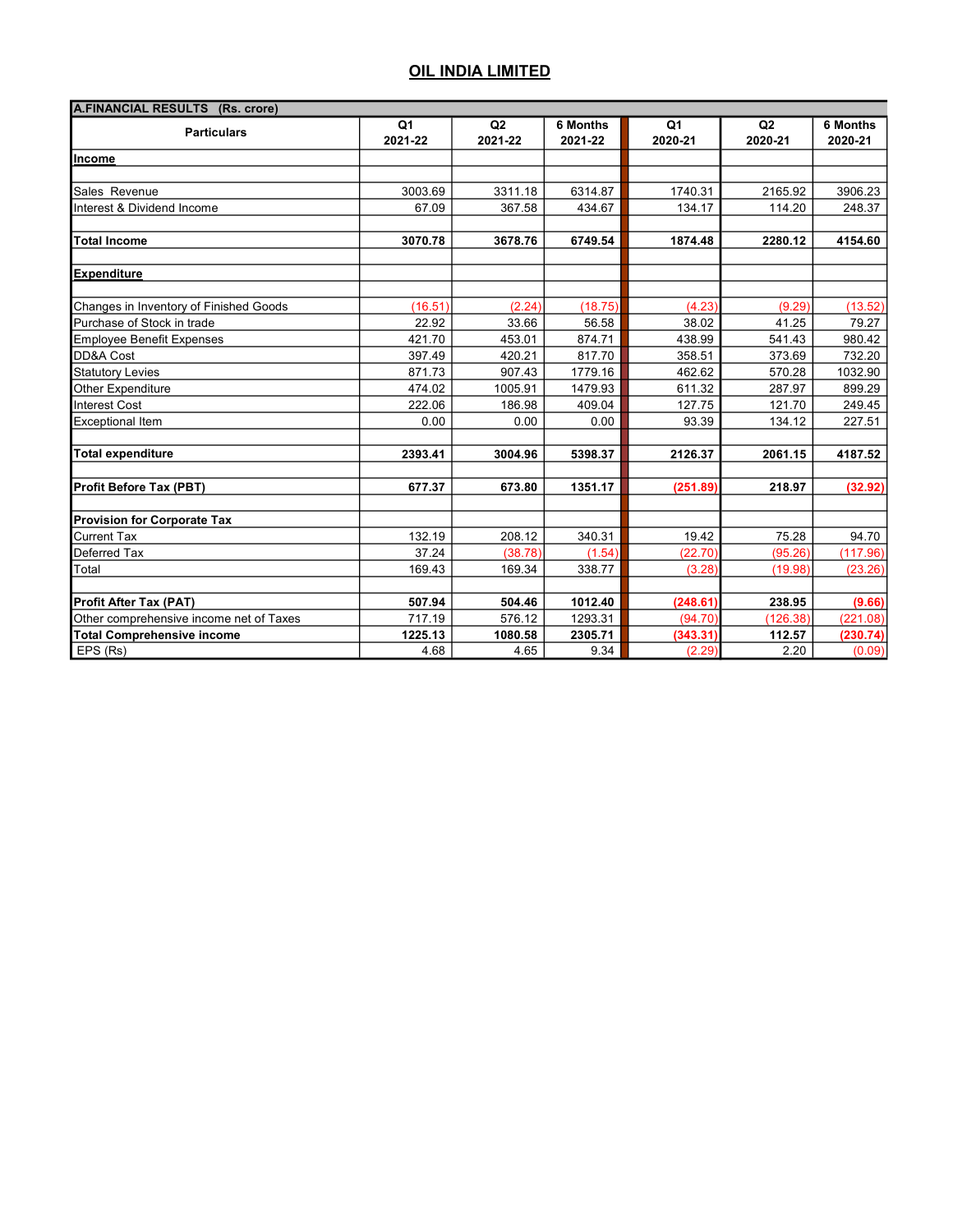| <b>B.PHYSICAL QTY</b> |         |         |          |         |         |                 |
|-----------------------|---------|---------|----------|---------|---------|-----------------|
|                       | Q1      | Q2      | 6 Months | Q1      | Q2      | <b>6 Months</b> |
| <b>Particulars</b>    | 2021-22 | 2021-22 | 2021-22  | 2020-21 | 2020-21 | 2020-21         |
| 1. Production         |         |         |          |         |         |                 |
| Crude Oil (MMT)       |         |         |          |         |         |                 |
| - OIL                 | 0.742   | 0.753   | 1.495    | 0.746   | 0.739   | 1.485           |
| - JV                  | 0.003   | 0.003   | 0.006    | 0.003   | 0.003   | 0.006           |
| Condensate            | 0.003   | 0.004   | 0.007    | 0.003   | 0.004   | 0.007           |
| Total (incl. JV)      | 0.748   | 0.760   | 1.508    | 0.752   | 0.746   | 1.498           |
| Gas (BCM)             |         |         |          |         |         |                 |
| - OIL                 | 0.675   | 0.759   | 1.434    | 0.650   | 0.592   | 1.242           |
| $-JV$                 | 0.036   | 0.048   | 0.084    | 0.032   | 0.046   | 0.078           |
| Total (incl. JV)      | 0.711   | 0.807   | 1.518    | 0.682   | 0.638   | 1.320           |
|                       |         |         |          |         |         |                 |
| O+OEG (MMT)           | 1.459   | 1.567   | 3.026    | 1.434   | 1.384   | 2.818           |
| LPG (TMT)             | 7.696   | 7.264   | 14.960   | 8.376   | 8.291   | 16.667          |
|                       |         |         |          |         |         |                 |
| 2.Purchases           |         |         |          |         |         |                 |
| Gas (BCM)             |         |         |          |         |         |                 |
| - OIL                 | 0.044   | 0.084   | 0.128    | 0.050   | 0.060   | 0.110           |
| 2.Sales               |         |         |          |         |         |                 |
| Crude Oil (MMT)       |         |         |          |         |         |                 |
| - OIL                 | 0.716   | 0.732   | 1.448    | 0.728   | 0.718   | 1.446           |
| $-JV$                 | 0.003   | 0.004   | 0.007    | 0.003   | 0.002   | 0.005           |
| Condensate            | 0.003   | 0.003   | 0.006    | 0.002   | 0.004   | 0.006           |
| Total (incl. JV)      | 0.722   | 0.739   | 1.461    | 0.733   | 0.724   | 1.457           |
| Gas Sales (BCM)       |         |         |          |         |         |                 |
| $-$ OIL               | 0.524   | 0.563   | 1.087    | 0.504   | 0.449   | 0.953           |
| - OIL Purchase Gas    | 0.044   | 0.084   | 0.128    | 0.050   | 0.060   | 0.110           |
| $-JV$                 | 0.040   | 0.027   | 0.067    | 0.022   | 0.044   | 0.066           |
| Total (incl. JV)      | 0.608   | 0.674   | 1.282    | 0.576   | 0.553   | 1.129           |
|                       |         |         |          |         |         |                 |
| LPG (TMT)             | 7.522   | 7.491   | 15.013   | 8.402   | 8.383   | 16.785          |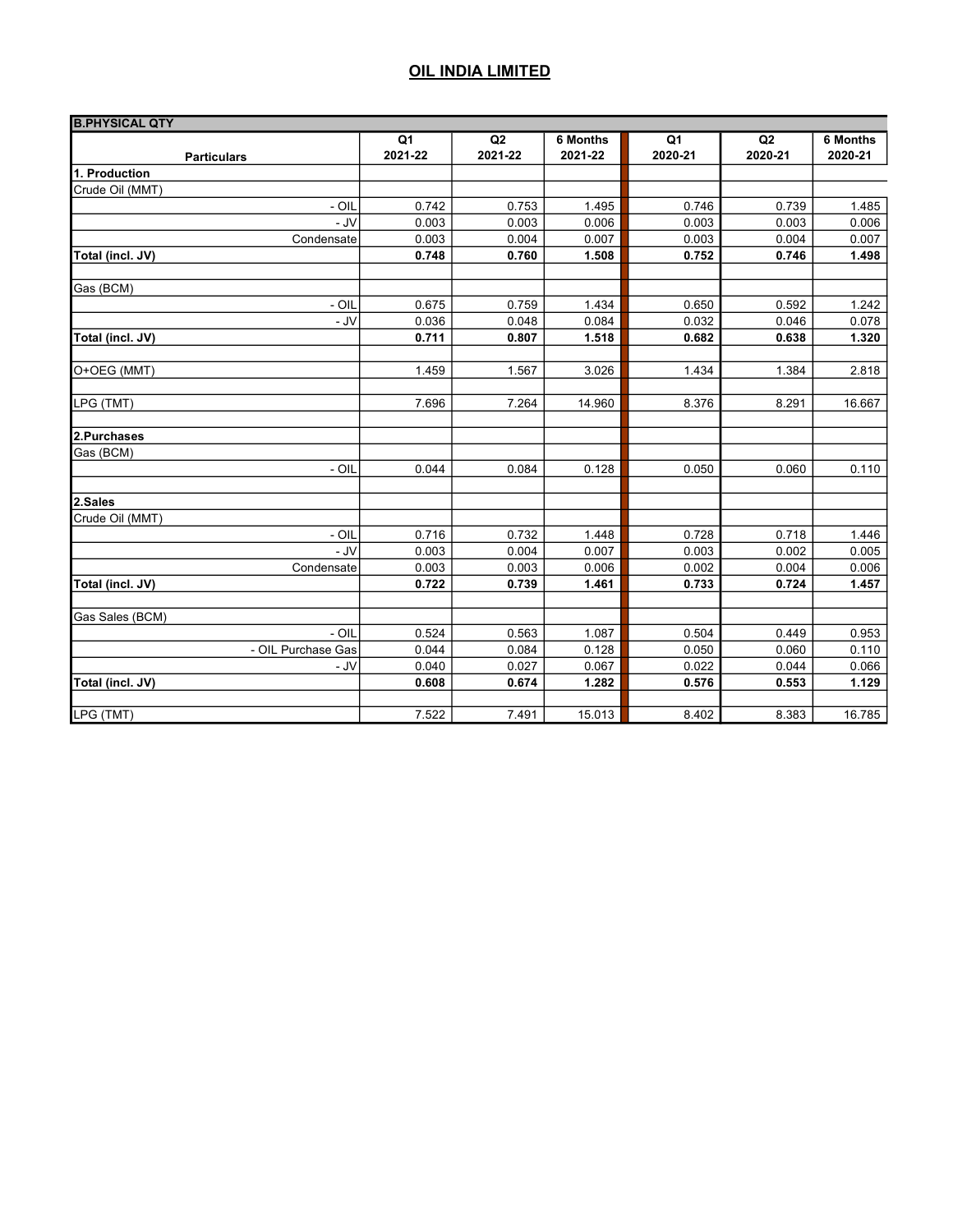| <b>C. FINANCIAL FIGURES (Rs. crore)</b> |         |                |                 |         |                |          |
|-----------------------------------------|---------|----------------|-----------------|---------|----------------|----------|
|                                         | Q1      | Q <sub>2</sub> | <b>6 Months</b> | Q1      | Q <sub>2</sub> | 6 Months |
| <b>Particulars</b>                      | 2021-22 | 2021-22        | 2021-22         | 2020-21 | 2020-21        | 2020-21  |
| Crude Oil Sales                         |         |                |                 |         |                |          |
| - Excl JV                               | 2518.46 | 2739.33        | 5257.78         | 1193.89 | 1619.91        | 2813.80  |
| -JV                                     | 8.83    | 12.78          | 21.62           | 2.30    | 4.78           | 7.08     |
| Total (incl. JV)                        | 2527.29 | 2752.11        | 5279.40         | 1196.19 | 1624.69        | 2820.88  |
| <b>Gas Sales</b>                        |         |                |                 |         |                |          |
| - Excl JV                               | 236.08  | 270.56         | 506.64          | 315.51  | 284.28         | 599.79   |
| -JV                                     | 18.07   | 17.83          | 35.90           | 14.07   | 32.52          | 46.59    |
| Total (incl. JV)                        | 254.15  | 288.39         | 542.54          | 329.58  | 316.80         | 646.38   |
|                                         |         |                |                 |         |                |          |
| LPG                                     | 34.20   | 38.91          | 73.11           | 26.29   | 24.68          | 50.97    |
| Condensate                              | 12.87   | 11.19          | 24.06           | 3.38    | 10.61          | 13.99    |
| <b>Transportation Income</b>            | 89.42   | 96.73          | 186.15          | 87.60   | 90.90          | 178.50   |
| Total                                   | 136.49  | 146.83         | 283.32          | 117.27  | 126.19         | 243.46   |
|                                         |         |                |                 |         |                |          |
| Income from Renewable resources         | 39.45   | 42.33          | 81.78           | 38.17   | 33.01          | 71.18    |
|                                         |         |                |                 |         |                |          |
| <b>Sale Revenue</b>                     | 2957.38 | 3229.66        | 6187.04         | 1681.21 | 2100.69        | 3781.90  |
|                                         |         |                |                 |         |                |          |
| Claim towards Natural Gas Subsidy       | 43.60   | 51.95          | 95.55           | 58.29   | 58.84          | 117.13   |
| Income from Services                    | 2.71    | 29.57          | 32.28           | 0.81    | 6.39           | 7.20     |
| <b>Other Operating Income</b>           | 46.31   | 81.52          | 127.83          | 59.10   | 65.23          | 124.33   |
|                                         |         |                |                 |         |                |          |
| <b>Revenue from operations</b>          | 3003.69 | 3311.18        | 6314.87         | 1740.31 | 2165.92        | 3906.23  |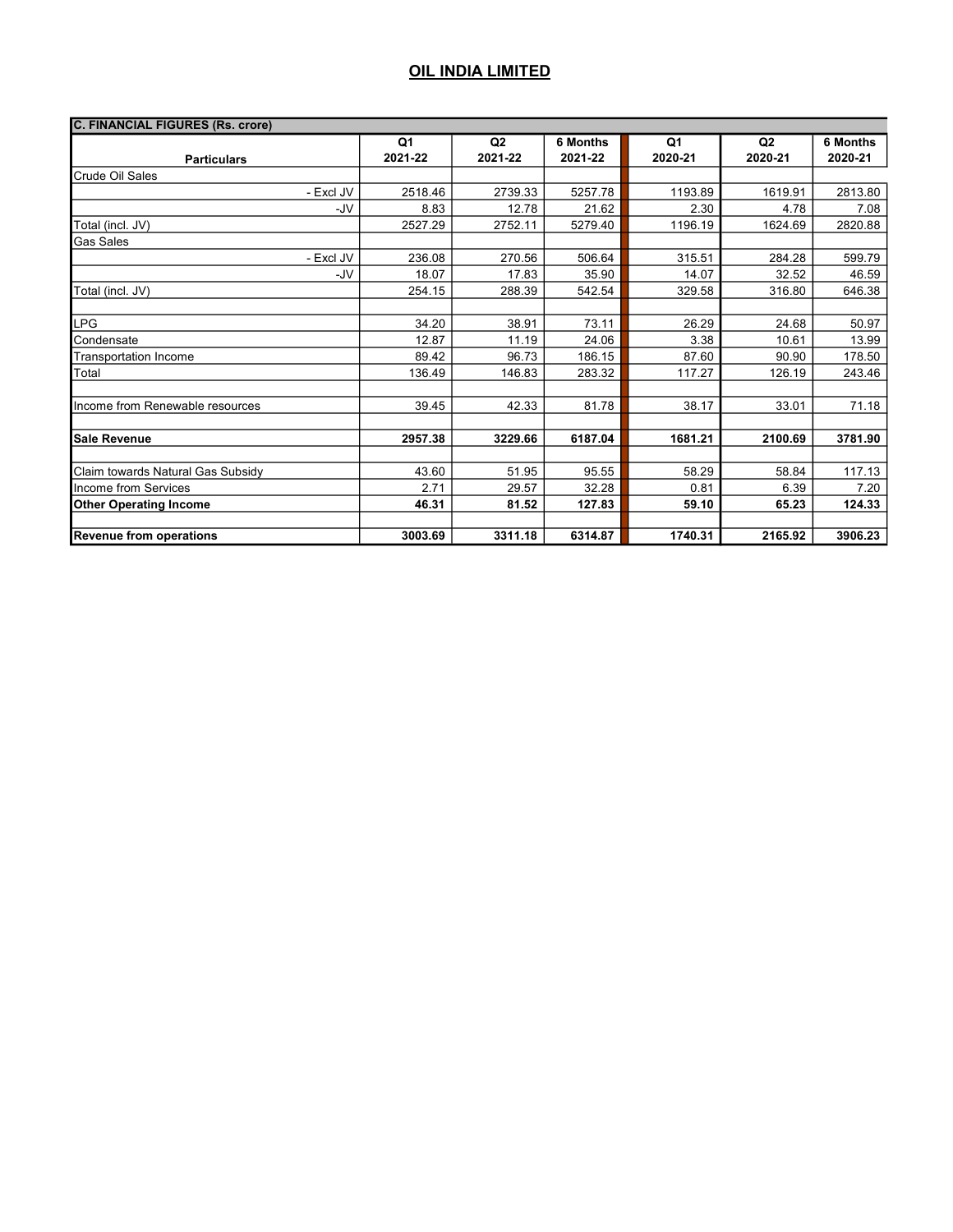| D. DDA COST (Rs. crore)                |                           |               |                     |                           |               |                            |  |
|----------------------------------------|---------------------------|---------------|---------------------|---------------------------|---------------|----------------------------|--|
| <b>Particulars</b>                     | Q <sub>1</sub><br>2021-22 | Q2<br>2021-22 | 6 Months<br>2021-22 | Q <sub>1</sub><br>2020-21 | Q2<br>2020-21 | <b>6 Months</b><br>2020-21 |  |
|                                        |                           |               |                     |                           |               |                            |  |
| Depreciation                           | 90.83                     | 92.60         | 183.43              | 127.63                    | 130.56        | 258.19                     |  |
| Depletion                              | 302.28                    | 323.11        | 625.39              | 227.17                    | 239.57        | 466.74                     |  |
| Amortization                           | 4.38                      | 4.50          | 8.88                | 3.71                      | 3.56          | 7.27                       |  |
| <b>Total</b>                           | 397.49                    | 420.21        | 817.70              | 358.51                    | 373.69        | 732.20                     |  |
| <b>E. STATUTORY LEVIES (Rs. crore)</b> |                           |               |                     |                           |               |                            |  |
|                                        |                           |               |                     |                           |               |                            |  |
| Royalty                                | 442.09                    | 439.41        | 881.50              | 255.89                    | 291.75        | 547.64                     |  |
| Cess                                   | 429.64                    | 468.02        | 897.66              | 206.73                    | 278.53        | 485.26                     |  |
| <b>Total</b>                           | 871.73                    | 907.43        | 1779.16             | 462.62                    | 570.28        | 1,032.90                   |  |
| <b>Royalty</b>                         |                           |               |                     |                           |               |                            |  |
| Onshore                                |                           |               |                     |                           |               |                            |  |
| - Crude Oil                            | 417.18                    | 412.30        | 829.48              | 224.16                    | 263.24        | 487.40                     |  |
| - Natural Gas                          | 24.91                     | 27.11         | 52.02               | 31.73                     | 28.51         | 60.24                      |  |
| <b>Total</b>                           | 442.09                    | 439.41        | 881.50              | 255.89                    | 291.75        | 547.64                     |  |
| F. OTHER EXPENDITURE (Rs. crore)       |                           |               |                     |                           |               |                            |  |
|                                        |                           |               |                     |                           |               |                            |  |
| Provisions                             | 21.24                     | 467.93        | 489.17              | 179.10                    | 58.31         | 237.41                     |  |
| Consumption of materials               | 62.90                     | 76.64         | 139.54              | 54.60                     | 55.10         | 109.70                     |  |
| Cost of support services               | 293.71                    | 276.38        | 570.09              | 195.56                    | 247.09        | 442.65                     |  |
| Insurance, rent, CSR, sundry exps.etc. | 90.11                     | 58.36         | 148.47              | 67.51                     | (75.31)       | (7.80)                     |  |
| exploration cost written off           | 6.06                      | 126.60        | 132.66              | 114.55                    | 2.78          | 117.33                     |  |
| <b>Total</b>                           | 474.02                    | 1005.91       | 1479.93             | 611.32                    | 287.97        | 899.29                     |  |